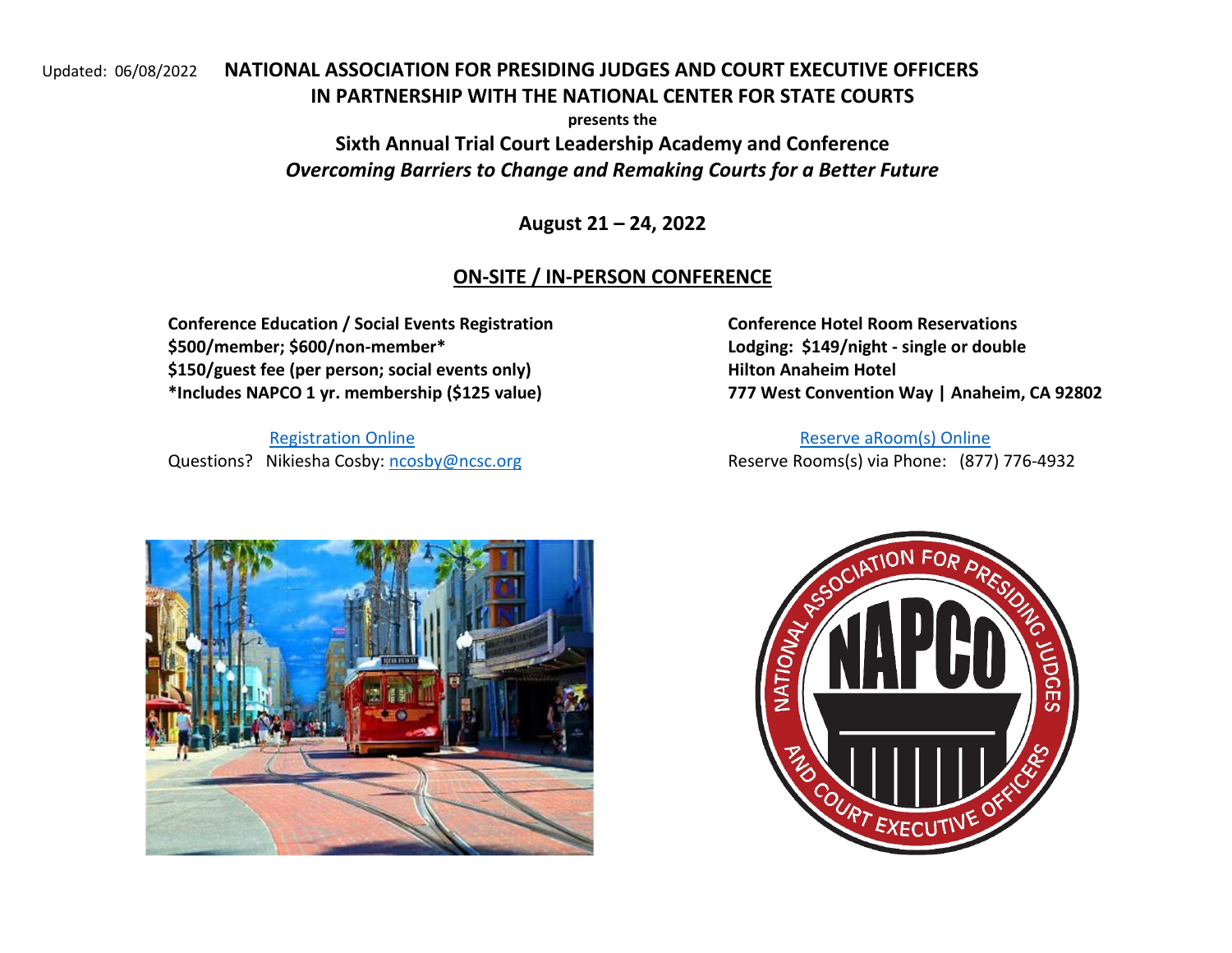#### SUNDAY, AUGUST 21 WELCOME TO ORANGE COUNTY, CALIFORNIA

### 12Noon to 6:00 PM Conference Information and Last-Minute Registration **Hilton Anaheim** Hilton Anaheim

The Hilton Anaheim is Orange County's largest hotel. Located next to the Anaheim Convention Center, the largest on the west coast, it's a 4-star property and a Disney Good Neighbor® hotel, one mile from Disneyland, the theme park that started it all. The hotel couples modern conveniences such as indoor & outdoor pools, a health club, 4 restaurants, in-room complimentary wireless internet access, with shuttle service (surcharge) to nearby beaches, shopping centers, Angel Stadium (2.5 miles), and the Bowers Museum (4.7 miles). Self-parking and EV charging (subject to charges) is available on-site. Registration and over 20-hours of educational sessions will be held at the hotel. Last-minute registrations will be accepted at the NAPCO Secretariat Office in the hotel lobby on Sunday, August 21 and Monday, August 22.

Three social events are planned for attendees and guests (\$150 additional charge for a conferee's guest includes all extracurricular events). A welcome reception at the hotel opens the Conference on Sunday evening. After Academy Day adjourns on Monday afternoon, a complimentary wine, cheese and hors d'oeuvres gathering will take place at the hotel. Lastly, a special event and dinner has been arranged for conferees and their guests on Tuesday evening at the Marconi Automotive Museum located in Tustin, CA., a short distance from the conference hotel. Transportation will be provided.

All educational and social events will comply with CDC and California Health Department recommended guidelines existent at the time of the Conference. The wellbeing of faculty, staff, conferees, guests, and the public is NAPCO'S utmost priority.

5:30 to 7:00 PM Hosted Reception at the Hilton Anaheim Hotel (heavy hors d'oeuvres; no-host bar) Attire is business casual. Anaheim weather in late August averages 80-89° F during the day, and 65-70° F in the evening. Recommended attire: Business casual.

#### 6:00 to 6:30 PMWelcome and Opening Remarks

Hon. John J. Russo, NAPCO Chair, Board of Directors Ms. Mary McQueen, President, National Center for State Courts Hon. Erick L. Larsh, NAPCO President; Presiding Judge, Superior Court of California, County of Orange Mr. David Yamasaki, NAPCO Vice President; Court Executive Officer, Superior Court of California, County of Orange

## 7:30 PM Dinner on Your Own

Suggestions and directions to numerous restaurants, cafes and bistros near the hotel will be provided during the registration process by our hosts, the Superior Court in Orange County CA.

## By Appointment "The Doctor Is In" Program

The National Center for State Courts provides a special on-site service at various national, regional, and state judicial/court management conferences to speak with one or more of NCSC's court service professionals on any desired court topic regarding advice, problems, or assistance from the Center. There is no charge or further obligation. Center consultants will be available throughout the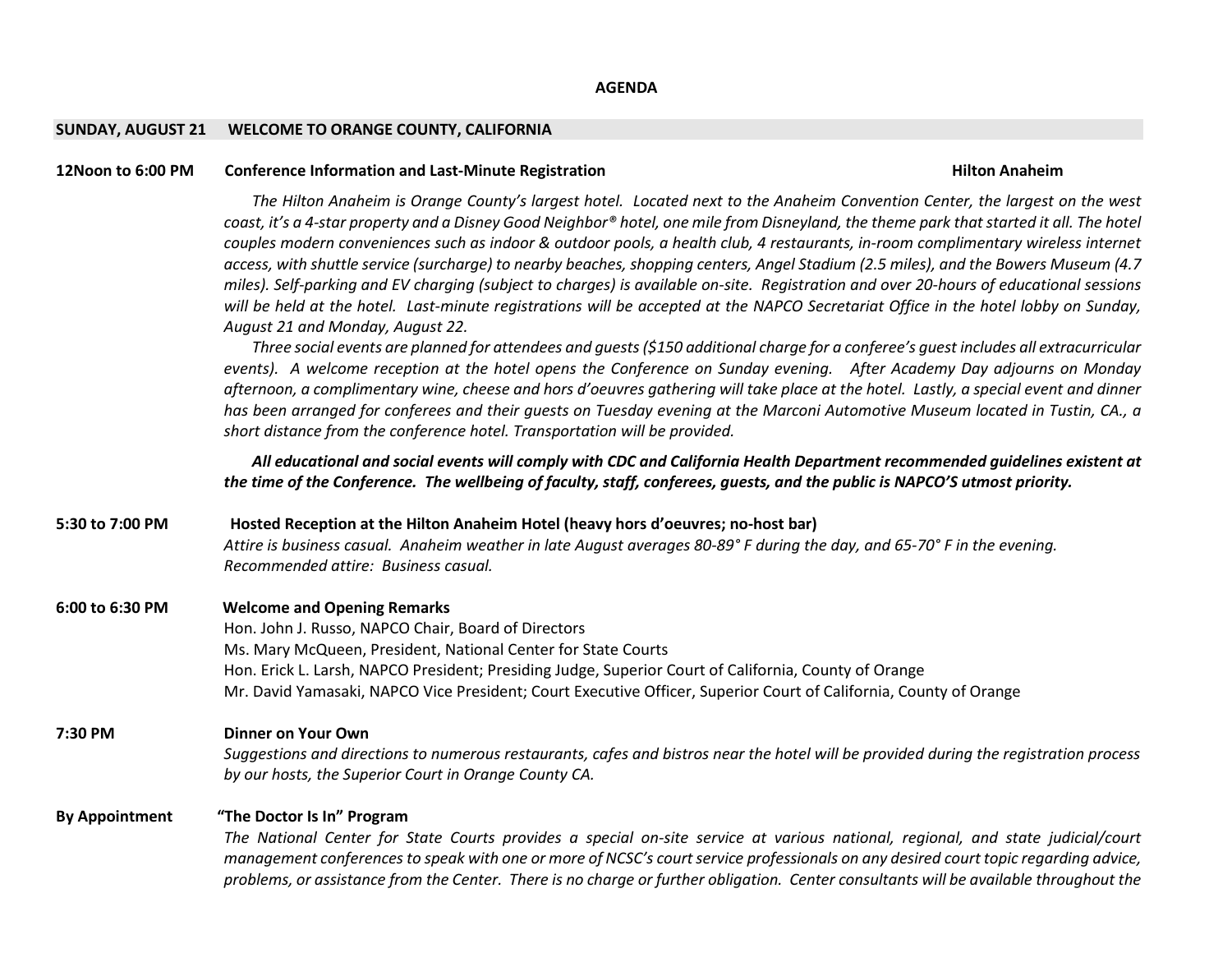Conference on Monday, Tuesday. and Wednesday. Prior to the Conference, merely send an email to Kent Kelly at <u>kkelly@ncsc.org t</u>o arrange an appointment, or you may contact the Conference staff at the Secretariat Office in the lobby of the Hilton Anaheim Hotel to schedule a place and time to meet.

- Board of Directors The NAPCO Board of Directors routinely meets twice during an Annual Meeting. The initial Directors' Meeting will be held on Sunday, August 21 from 1:00 PM to 4:00 PM at the Conference Hotel. The second Directors' Meeting will be a breakfast gathering held on Wednesday, August 24<sup>th</sup> from 7:30 – 8:15 AM. All Board meetings are open to NAPCO members and the public.
- Network Suite On Monday, August 22, and Tuesday, August 23, NAPCO has arranged for the use of suite at the Hilton Anaheim as an informal social gathering place for conferees to get to know one another better and exchange information and ideas. The suite is open from 8:30 to 11:00 PM each of those days. Complimentary beer, wine and snacks will be available. Conferees, faculty, and their guests, regardless of whether they reside at the Hilton Anaheim, are welcome.

#### MONDAY, AUGUST 22 TRIAL COURT LEADERSHIP ACADEMY DAY

- 7:30 AM to 5:00 PM Conference Information and Last-Minute Registration
- 7:30 to 8:30 AM Hosted Continental Breakfast
- 8:15 to 9:00 AM OPENING CEREMONIES Honor Guard Orange County Sheriff's Office Welcome and Introductions Hon. John J. Russo, Chairperson, NAPCO Board of Directors Ms. Mary McQueen, President, National Center for State Courts Hon. Erick L. Larsh, NAPCO President, Presiding Judge, Superior Court of California, County of Orange

### 9:00 to 9:30 AM KEYNOTE ADDRESS

Hon. Tani G. Cantil-Sakauye, Chief Justice, Supreme Court of California

Chief Justice Tani G. Cantil-Sakauye is the 28th Chief Justice of the State of California and is the chairperson of the state's Judicial Council, the policy and governing body of California's Judicial Branch. She has served in these roles since January 3, 2011. As the first Asian-Filipina American and the second woman to serve as Chief Justice, she has emerged as one of the country's leading advocates for equal access to justice, civic education, and reform of court funding models and procedures that unfairly impact the poor.

In leading California's Judicial Branch, she brings a rare breadth of experience and knowledge about the operations and needs of state and local courts, as well as the inner-workings of the justice system. After receiving her JD from the UC Davis, Martin Luther King, Jr., School of Law, she worked as a deputy district attorney for the Sacramento County District Attorney's Office, and then served on the senior staff of Governor Deukmejian. In 1990, she was appointed to the Sacramento Municipal Court, and seven years later Governor Pete Wilson elevated her to the Superior Court of Sacramento County. While on the superior court, she presided over both criminal and civil assignments and established and oversaw the first court in Sacramento dedicated solely to domestic violence issues..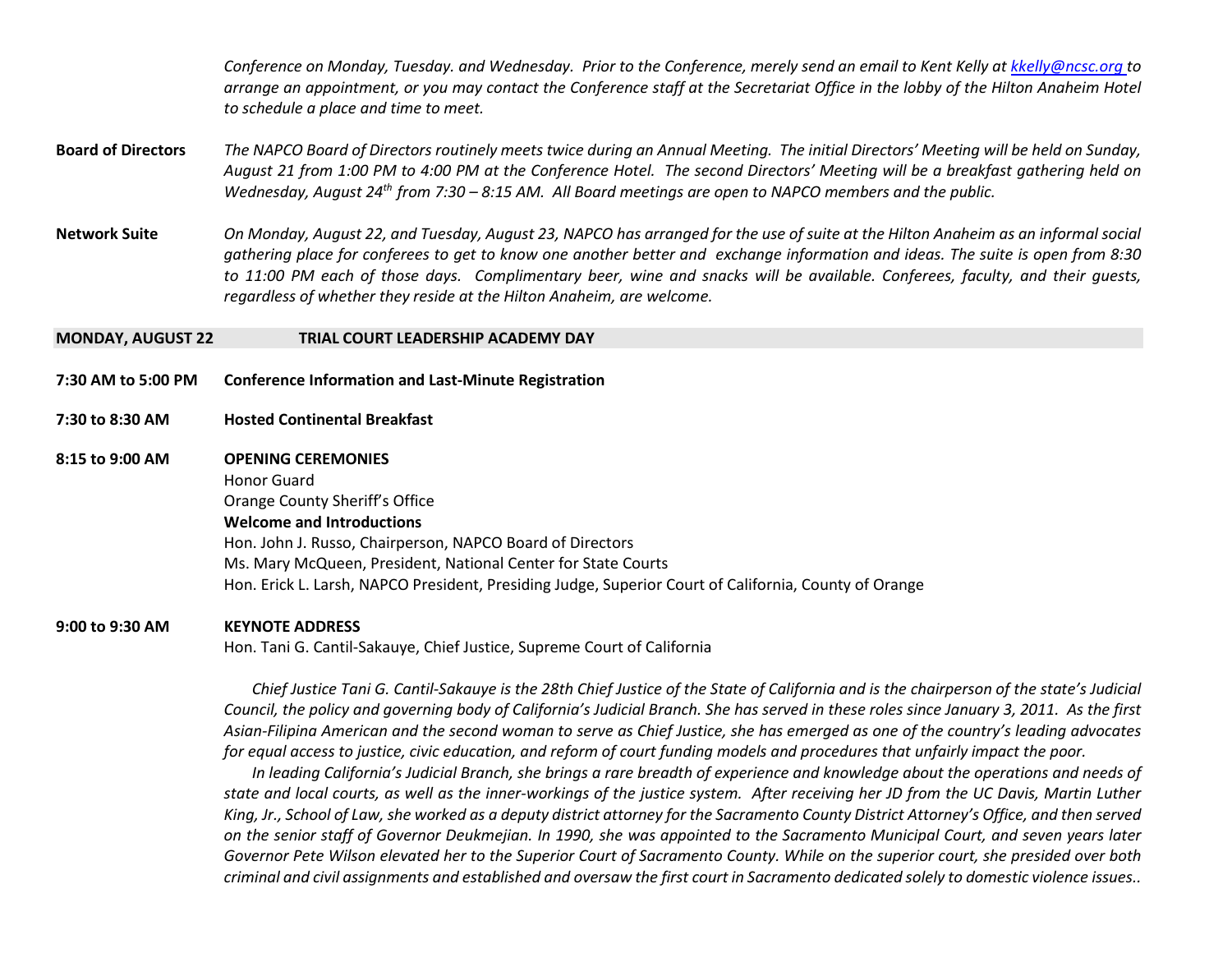In 1995, Governor Arnold Schwarzenegger nominated her to the state's Court of Appeal, Third District, where she served 15 years. In July 2010, Governor Schwarzenegger nominated her to California's highest judicial office which, was followed by her appointment to that position by the California Commission on Judicial Appointments (August 2010), and a successful retention election by voters on November 2, 2010.

9:30 to 9:45 AM**BRFAK** 

### LEADERSHIP ACADEMY INTERACTIVE SEMINAR

9:45 to 10:00 AM Overview of the Program, Learning Objectives, and Faculty Introduction Hon. John J, Russo, Chairperson, NAPCO Board of Directors Ms. Mary McQueen, President, National Center for State Courts

### Dr. Barry Dornfeld, Ph.D., Principal Center for Applied Research, Inc. (CFAR), Boston | Philadelphia

Barry Dornfeld is a strategic advisor to public and private organizations and an expert on organizational change, strategy, leadership and governance. He conducted NAPCO's Leadership Academies in 2016 (Cleveland), 2017 (Scottsdale), and co-led the virtual Academy in 2021 (Boston). Over the last decade, he has been a consultant with the NCSC and NAPCO in developing programs centered on judicial branch leadership and skills enhancement.

As an expert on loosely-coupled, professional organizations, Barry's talents are not confined only to court organizations. He also teaches extensively in healthcare and higher education environments in leading executive programs on strategy, influence and persuasion, organizational culture and change, negotiation and governing board dynamics. Through the years, he has continued his academic relationships, as well, with the Wharton School of the University of Pennsylvania's Executive Education Division and the Harvard Macy Institute, an inter-professional, international, collegial "think-tank" focused on leadership innovations in health care education.

CFAR's roots began as a multi-disciplinary research center within the Wharton School of the University of Pennsylvania. After roughly 10 years at Wharton, by mutual agreement and continuing support, CFAR became a private firm in 1987. In March, CFAR was named to the Forbes list of America's Best Management Consulting Firms in 2022.

#### MORNING SESSION

- 10:00 to 11:00 AM Foundational leadership issues and principles involving court organizational culture and change.
- 11:00 to 12:00Noon Interactive teambuilding exercises and trial court scenarios on dealing with workplace "immunity to change."
- 11:30 AM to 12Noon LUNCH
- 12:00 to 12:30 PM OPTIONAL PRESENTATION: THOMPSON-REUTERS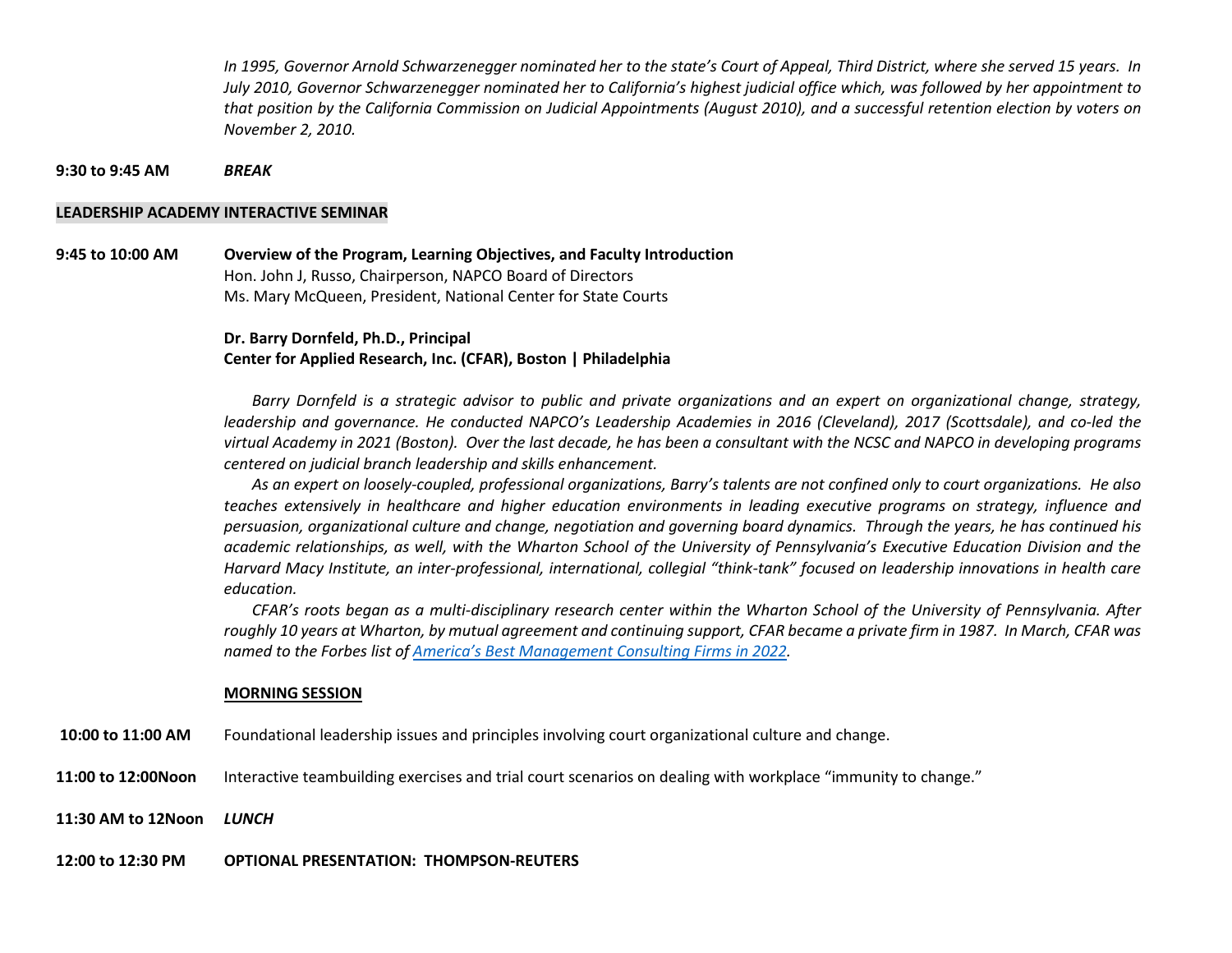#### AFTERNOON SESSION

- 12:45 to 2:00 PM Research-based ways court leaders can improve their abilities and expertise in implementing change. Group exercises will include table-top teambuilding discussions; and plenary report-backs by conferees as part of the learning experience.
- 2:00 to 2:15 PM BRFAK
- 2:15 to 3:30 PM Leadership competency building enabling individual court leaders and leadership teams to develop action plan agendas and objectives, based on lessons learned, to use upon the return to their home courts.

### 3:30 to 3:45 PM Closing Remarks and Academy Day Wrap-Up

 Hon. Erick L. Larsh, NAPCO President; Presiding Judge, Superior Court of California, County of Orange Mr. David Yamasaki, NAPCO Vice President; Court Executive Officer, Superior Court of California, County of Orange

#### 4:30 to 6:30 PM WINE, CHEESE, AND HORS D'OEUVRES RECEPTION (Hilton Anaheim Hotel)

A special wine and cheese reception has been arranged where conferees and their guests can learn more about the organization and its partnership with the National Center to advance sound principles and skills in the governance and leadership of the nation's courts. NAPCO Board Members will be present to talk about the organization's activities.

### 7:00 PM DINNER ON YOUR OWN

#### 8:30 to 11:00 PMNetworking Suite (Hilton Anaheim)

## TUESDAY, AUGUST 23 COURT LEADERSHIP PLENARY & WORKSHOP SESSIONS

### 7:00 to 8:00 AM Hosted Continental Breakfast

#### 8:00 to 8:15 AM Review of the Day's Upcoming Events

 Hon. Erick L. Larsh, NAPCO President; Presiding Judge, Superior Court of California, County of Orange Conference Announcements Mr. David Yamasaki, NAPCO Vice President; Court Executive Officer, Superior Court of California, County of Orange

# 8:15 to 8:30 AM JUSTICE MANAGEMENT INSTITUTE'S ERNEST C. FRIESEN AWARDS FOR 2021 & 2022

Award Presenters: Ms. Elaine Borakove, President, Justice Management Institute (JMI) Mr. Tim Dibble, Vice President, Justice Management Institute (JMI)

Recipients: To be Announced at the Conference

#### PLENARY PRESENTATION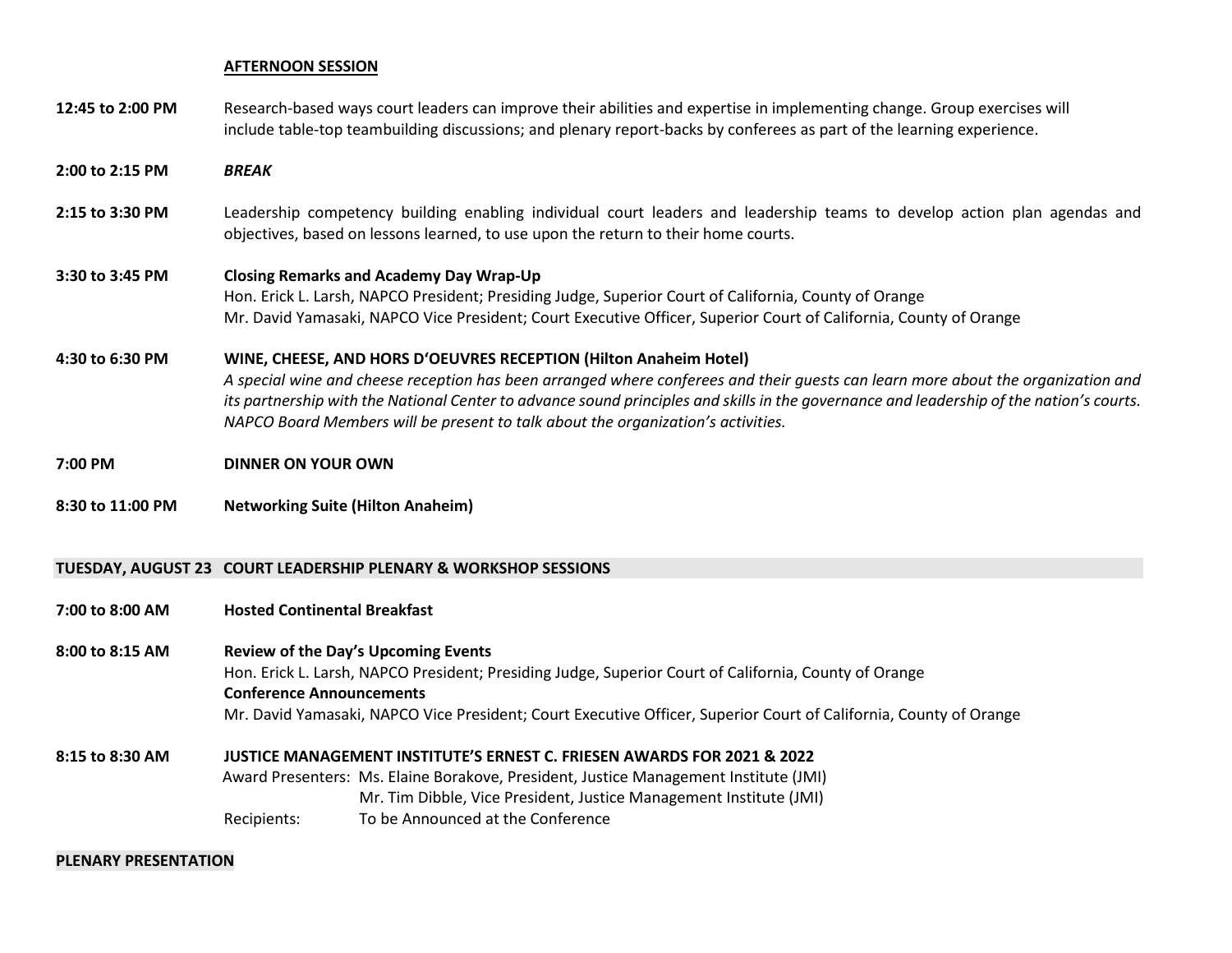### 8:30 to 10:00 AM PLENARY 1: COURTS AND ARTIFICIAL INTELLIGENCE: THE DIGITAL REVOLUTION AND CYBERJUSTICE

 Professor Gary Marchant, Regents Professor of Law; Director of the Center for Law, Science and Innovation Sandra Day O'Connor College of Law, Arizona State University

Professor Marchant frequently speaks about the intersection of law and science at national and international conferences. He has authored more than 130 articles and book chapters on various issues relating to emerging technologies. Among other activities, he has served on four National Research Council committees, has been the principal investigator on several major grants, and has organized numerous academic conferences on law and science issues. The phenomenal growth of technology over the last few decades has dramatically affected and improved both access to trial courts and their internal operations. Electronic warrants, online dispute resolution, e-judicial dashboards, virtual hearings, interactive websites, artificial intelligence, caseflow analytics, digital evidence, body cameras, and virtual self-help centers are only the beginning. As some court futurists have recently noted, "We are really technology enterprises that just happen to be courts." Professor Merchant will challenge our thinking and reveal how the high-tech / high-touch digital revolution will continue to impact courts in greater ways as the future unfolds.

#### 10:00 to 10:15 AM BREAK

#### CONCURRENT WORKSHOPS: 10:15 to 11:30 AM

• Workshop 1: Balancing PJ / CEO Roles and Duties in Times of Crisis Hon. Glenn Yabuno, Presiding Judge, Superior Court of California, County of San Bernardino (moderator) Hon. Eric Taylor, Presiding Judge, Superior Court of California, County of Los Angeles Ms. Sherri Carter, Court Executive Officer, Superior Court of California, County of Los Angeles Hon. Lisa Munyon, Chief Judge, Ninth Judicial Circuit Court of Florida Mr. Matthew Benefiel, Trial Court Administrator, Ninth Judicial Circuit Court of Florida

Leading trial courts in good times is challenging. Leading them during or after a crisis (i.e., the pandemic, hurricanes, fires, tornados, floods, terror or cyber-attacks) requires blending PJ and CEO skills and cultures tailored to an environment of urgency, trauma and uncertainty. PJs have the organizational power but lack the operational knowledge. Court Executives have the knowledge but lack the power. The team approach melds these strengths.

Additionally, those who have studied effective leaders in such situations point to a short list of valuable key behaviors this twoperson team needs to synchronize their effectiveness, including: seeking creditable information; communicating frequently, truthfully and honestly with judges, staff and court users; functioning decisively (avoiding analysis paralysis and pinpointing "decision rights") while giving people opportunities to improvise better ways to operate; being present, visible and available to boost morale; building connections with frontlines to ensure an awareness of changing conditions, and strategizing closely with confidants – most importantly with the court's leadership team – on ideas, directions and action plans. This session will outline how these skills can purposefully be employed to help you as a leader when the unexpected occurs.

• Workshop 2: Judiciary Under Attack: Confronting Disinformation, Fake News and Online Attacks

Hon. Maria Hernandez, Assistant Presiding Judge, Superior Court of California, County of Orange (moderator)Hon. James Brandlin, (ret.), Superior Court of California, County of Los Angeles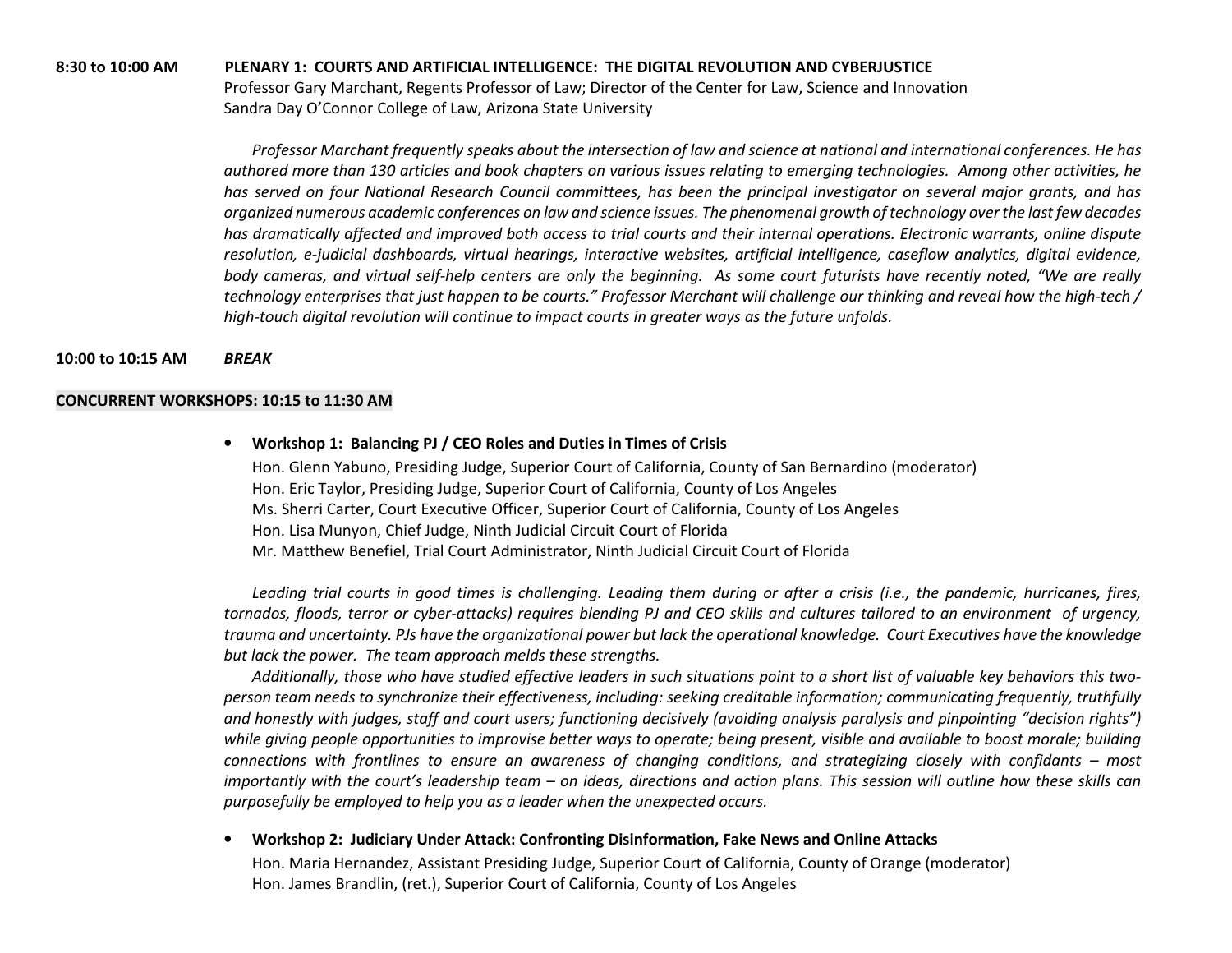Mr. Anthony Pacheco, Vedder Price Law Firm - Professional reputation in slander, libel, defamation defense work

Sgt. Brian Gunsolly, Community Programs, Orange County Sheriff's Department

Mr. Darren Toms, President, Conference of Court Public Information Officers; Cuyahoga County OH Court PIO

Disinformation, fake news, and slanderous attacks on judicial officers and decisions made by them have been rising at an alarming rate. In contrast to the institutional independence guaranteed to federal judges by the Constitution, most state court judges are not so insulated from outside pressures.

 In 38 states, local and state trial judges are popularly elected, a practice that is virtually unknown to the rest of the world. And because of Supreme Court decisions like Citizens United and Republican Party of Minnesota v. White, many are elected in heavily financed, often vitriolic campaigns – campaigns that literally invite pandering to special interests and portend built-in conflicts of interest once judges reach the bench. Not to mention the tenor of the campaigns themselves! All of this led Justice Sandra Day O'Connor to say that "the single greatest threat to judicial independence . . . is the flood of money coming into our courtrooms by way of increasingly expensive and volatile judicial elections."

Without question, the American court system performs a vital adjudicatory and final decision-making function for the American public, which necessarily includes politically-charged and emotional issues. Moreover, the impending escalation of the attack on the judiciary poses grave consequences if left unchecked. This workshop will explore what state and local judicial systems can do to address unjustifiable attacks on trial judges, the role of the judiciary in our tri-party democracy, and how trial court leaders can be part of the effort to mitigate unconscionable assaults on trial judges.

#### $\bullet$ Workshop 3: Seven Key Practices to Reduce Trial Court Delay and Ways to Implement Them

Hon. Roxanne Bailin, (ret.), Chief Judge, 20th Judicial District Court of Colorado; Special Caseflow Consultant (NCSC) Mr. Gordon Griller, Executive Director, NAPCO; Former CEO in Minnesota / Arizona; Special Caseflow Consultant (NCSC)

Caseflow management is the heart of efficient trial court operations. Its methods and techniques, developed through 40+ years of research and testing, are much misunderstood. Some conclude it means more and more or faster and faster without regard to justice. Quite the contrary. Proven, evidence-based principles and techniques in reducing unnecessary trial court delay actually enhances justice and improved lawyering. The methods are not directed at necessary case preparation, but at waiting time when nothing happens. How to recognize, analyze and correct processes, procedures and work habits that occasion preventable delay is the substance of this workshop presented by seasoned case processing experts. The more leadership judges, top-level court staff, and leadership teams understand about the mechanics of how caseflow analysis is applied to decipher and correct pointless delays, the more skillful they will become in recognizing how to rectify commonplace obstacles, and prevent them from occurring in the first place. Seven key down-to-earth practices will be highlighted.

•Workshop 4: Be a Data-Driven Court Leader: The Pathway to Smarter, Wiser, Sounder Decision-making

Mr. Darren Dang, Chief Financial, Administrative & Data Officer, Superior Court of California, County of Orange (moderator)Hon. Tara Desautels, Judge, Superior Court of California, County of Alameda Mr. Robert Young, Chief Operating Officer, Judicial Council of California Ms. Shawn Friend, Deputy Court Administrator, Superior Court of Arizona, Maricopa County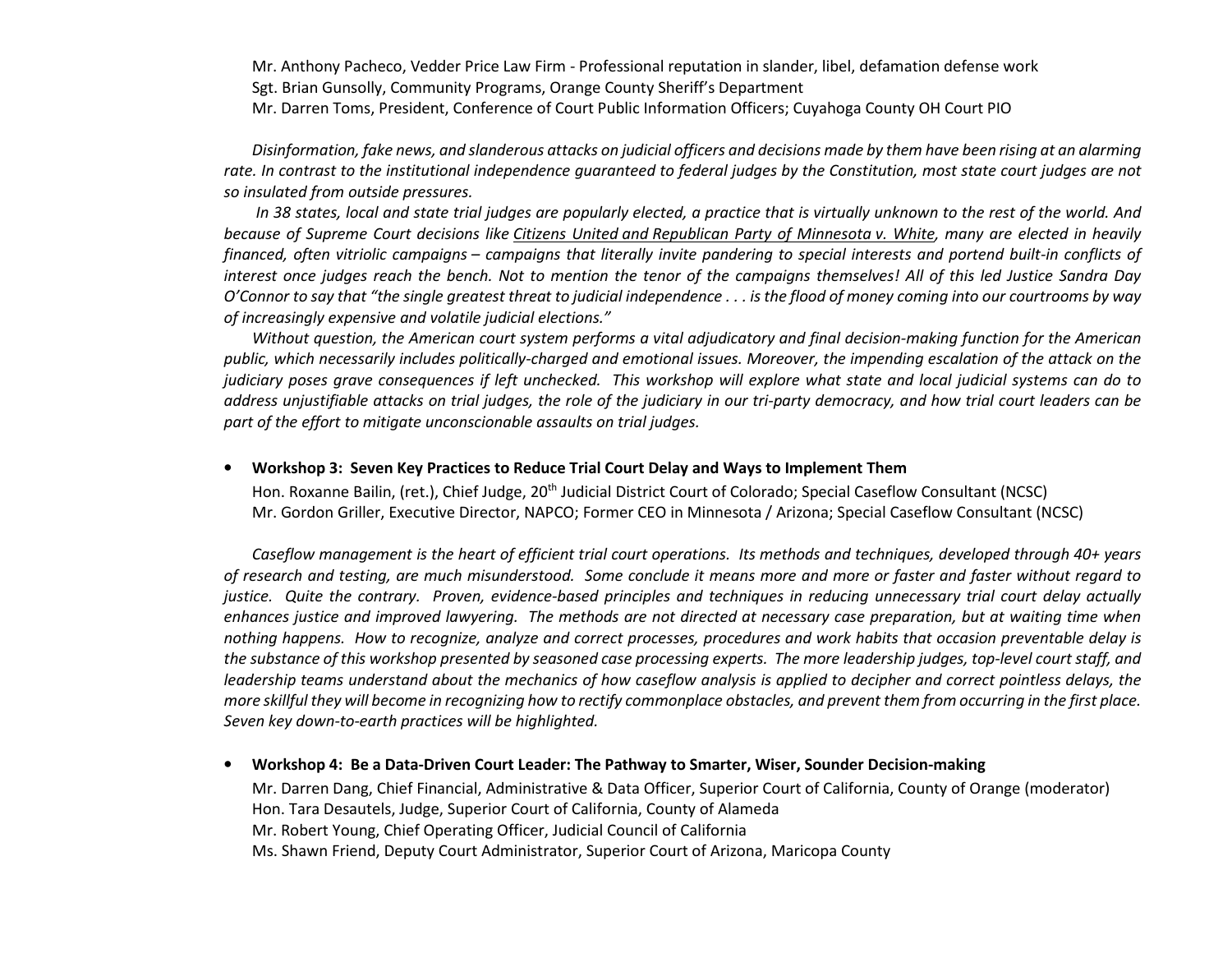As a leader, you can always count on your own experience, intuition, and knowledge to make good decisions. But in today's information age, many presiding judges, court executives and their leadership teams are increasingly relying on analytical data to help guide court policy and operational decisions. Using the power of data, allows court leaders to have clearer, actionable insights into better ways to improve court services for customers, drive performance and accountability, and prioritize resource allocation. There is no learning without data, no feedback without data, and certainly no accountability without data.

This session will give you an insight into the usefulness of modern digital analytics in your work as a court leader. Today's case management software – whether purchased via a vendor or created locally by your court IT staff – is capable of providing statistical information in understandable, graphic, timely and meaningful ways. If that's not occurring in your court, decisions about caseload forecasts, operational performance, and overall transparency are apt to be constrained.

### 11:45 AM to 1:00 PM HOSTED LUNCH at the VENDOR EXHIBIT & COURT PRODUCT SHOW (HILTON ANAHEIM HOTEL)

#### 1:00 to 1:30 PMOPTIONAL PRESENTATION: TYLER TECHNOLOGIES

#### PLENARY PRESENTATION

1:35 to 2:45 PM PLENARY 2: WAYS TO ADVANCE DIVERSITY, EQUITY & INCLUSION FOR JUDGES, STAFF AND COURT CUSTOMERS Hon. Karen Robinson, Judge, Superior Court of California, County of Orange (moderator) Hon. Erica Yew, Judge, Superior Court of California, County of Santa Clara Hon. Brenda Fay Harbin-Forte, (ret.), Judge, Superior Court of California, County of Alameda Hon. Marsha G. Slough, Associate Justice, Court of Appeal, Fourth District, Division Two, State of California

> Many court leaders today are developing programs and initiatives to end systemic discrimination involving race, gender, age, ethnicity, disabilities, or sexual orientation which may be embedded within the culture and operations of a judicial branch. While commitments to assess and evaluate levels of diversity, equity and inclusion in a court are important starting points, much can be done concurrently to improve the experience and opportunities for all working within courts or coming to them.

> Examples of action-oriented programs include the Massachusetts Trial Court Office of Diversity, Equity, Inclusion & Experience charged with fostering an inclusive and just court system that provides a fair, respectful, and dignified court experience for court users and employees. The Office works with court departments to build capacity around issues of DE&I, diversify the court workforce, provide court DE&I training, establish inclusive policies and practices, and improve the court user experience. Oregon's Judicial Branch provides another leadership example by training court leaders to conduct "difficult conversations" that allow the gathering of "factual experiences" about marginalized people working in or appearing before the courts; offering supplemental guidance to court security forces on inclusivity and responsive services to diverse court users; encouraging the use of tools to address vicarious trauma, mindfulness, and stress management in order to improve wellness for staff, judicial officers and court volunteers; and developing curriculum for staff and judges on procedural fairness to foster a more respectful and welcoming atmosphere within courts.

> If there is any governmental institution that should clearly and openly embrace and model an organizational work culture based on treating people in a supportive, open, welcoming, and affirming manner where all can thrive and be treated with respect and dignity, it should, indeed, be a trial court.

2:45 to 3:00 PM BREAK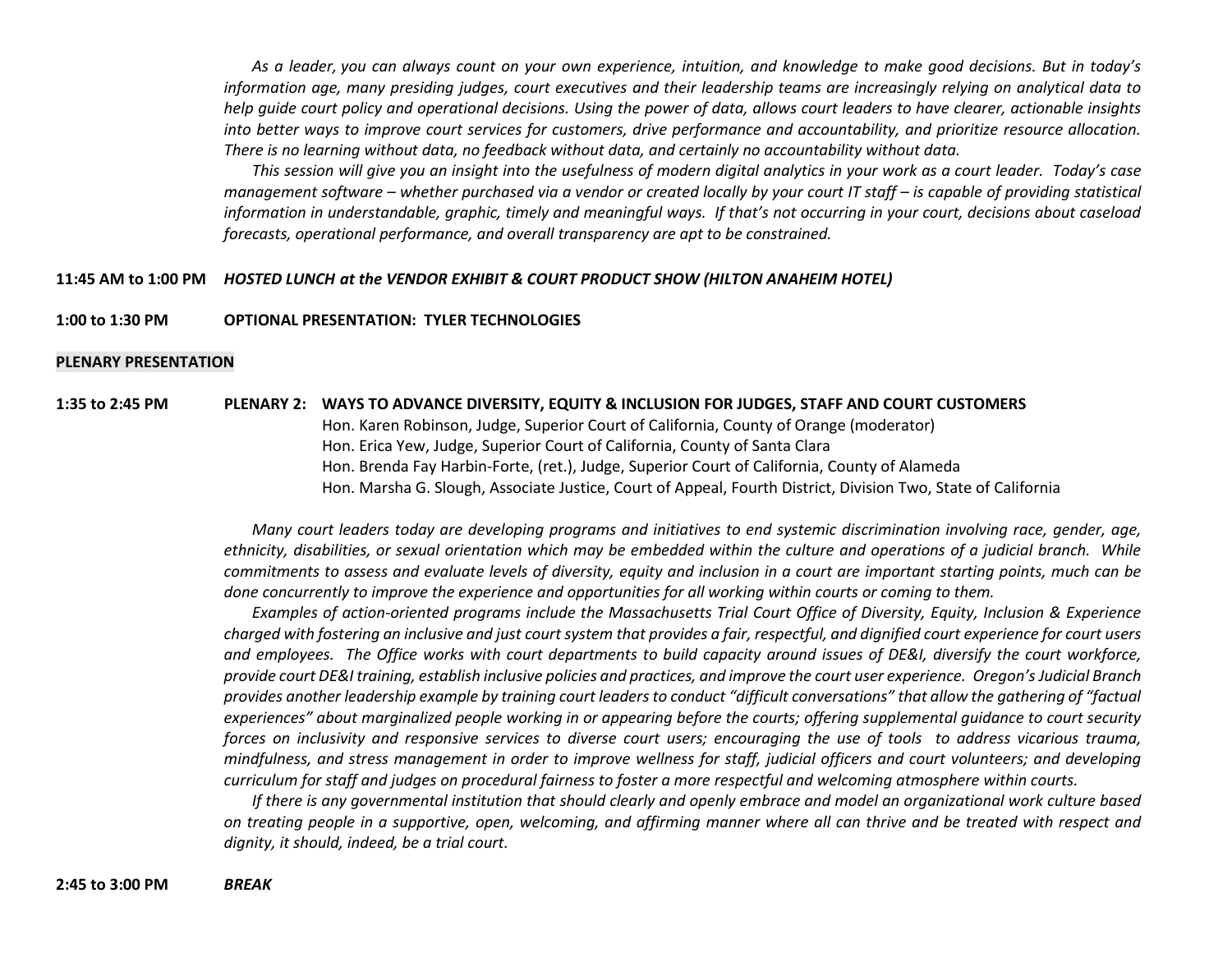#### •Workshop 5: Pretrial Release Services in a No Bail World

Ms. Kristina Bryant, Advancing Pretrial Practices & Research Initiative, National Center for State Courts Mr. Matthew Alsdorf, JD, Associate Director, Center for Effective Public Policy; Founder/President, Pretrial Advisors Ms. Shelley Curran, Chief Policy and Research Officer, Judicial Council of California

Numerous state and local courts throughout America are implementing evidence-based risk assessments to recommend pretrial release conditions to magistrates, promoting the use of non-financial release conditions, and modernizing their pretrial release programs. Groups such as the National Center for State Courts, Center for Effective Public Policy and the Laura and John Arnold Foundation (Arnold Ventures) provide information and tools, offer education and technical assistance, and facilitate cross-state learning and collaboration.

The California courts recently secured funding for the development of pretrial release programs statewide. Many other states have or are instituting such programs either under the aegis of a court, state executive or judicial branch, or locally-controlled probation departments. These reforms, however, are not without controversy. Since human behavior is difficult to predict, even with evidence-based risk assessment instruments, public and political backlash has occurred in various communities when defendants reoffend while on release; some in very violent ways. Consequently, support for changing laws and policies to make it easier to keep violent criminals behind bars pending trial has surfaced in some areas of the country. In New Mexico, as an example, legislation was introduced this year to create a "presumption of dangerousness" category for defendants charged with certain violent crimes — a presumption defense attorneys could rebut with evidence and mitigating circumstances.

Consequently, developing effective pretrial release programming is a work in progress. This session will explore how the criminal justice system is evolving ever more sophisticated methods to assess risk, promote the return of released defendants for required court hearings, monitor defendants released, reduce jail overcrowding, and protect the public.

#### •Workshop 6: Survive. Recover. Restart. Justice and Jury Trial Delay Post-Covid 19

Hon. Larry Yellin, Central Justice Center Supervising Judge, Superior Court of California, County of Orange (moderator) Hon. Greg Prickett, Long Cause Felony, Superior Court of California, County of Orange Ms. Paula Hannaford-Agor, Director, Center for Jury Studies, National Center for State Courts Hon. Jennifer Green, Criminal Department Presiding Judge, Superior Court of Arizona, Maricopa County Mr. Pete Hernandez, Jury Services Manager, Superior Court of California, County of Orange

Two and one-half years after the American justice system was paralyzed by a pandemic, the repercussions continue to radiate through communities nationwide, from tiny towns to the largest cities. Although the shutdown in case processing caused serious delay in the work of trial courts initially, many courthouses are now back in action, even if not yet at pre-pandemic capacities. Justice delayed by Covid-19, however, looks to continue to be a feature of the American landscape for the near future.

Criminal jury trials account for most of the pending backlog nationwide, although delays are somewhat uneven. States that reopened more quickly than others will likely reduce a decent portion of their logjams by the time the NAPCO Conference convenes in August 2022. Many state and local trial courts, however, are expected to still have lengthy delays. A survey by Thompson Reuters released in August 2021, found that the average backlog in state and local courts had increased by about a third.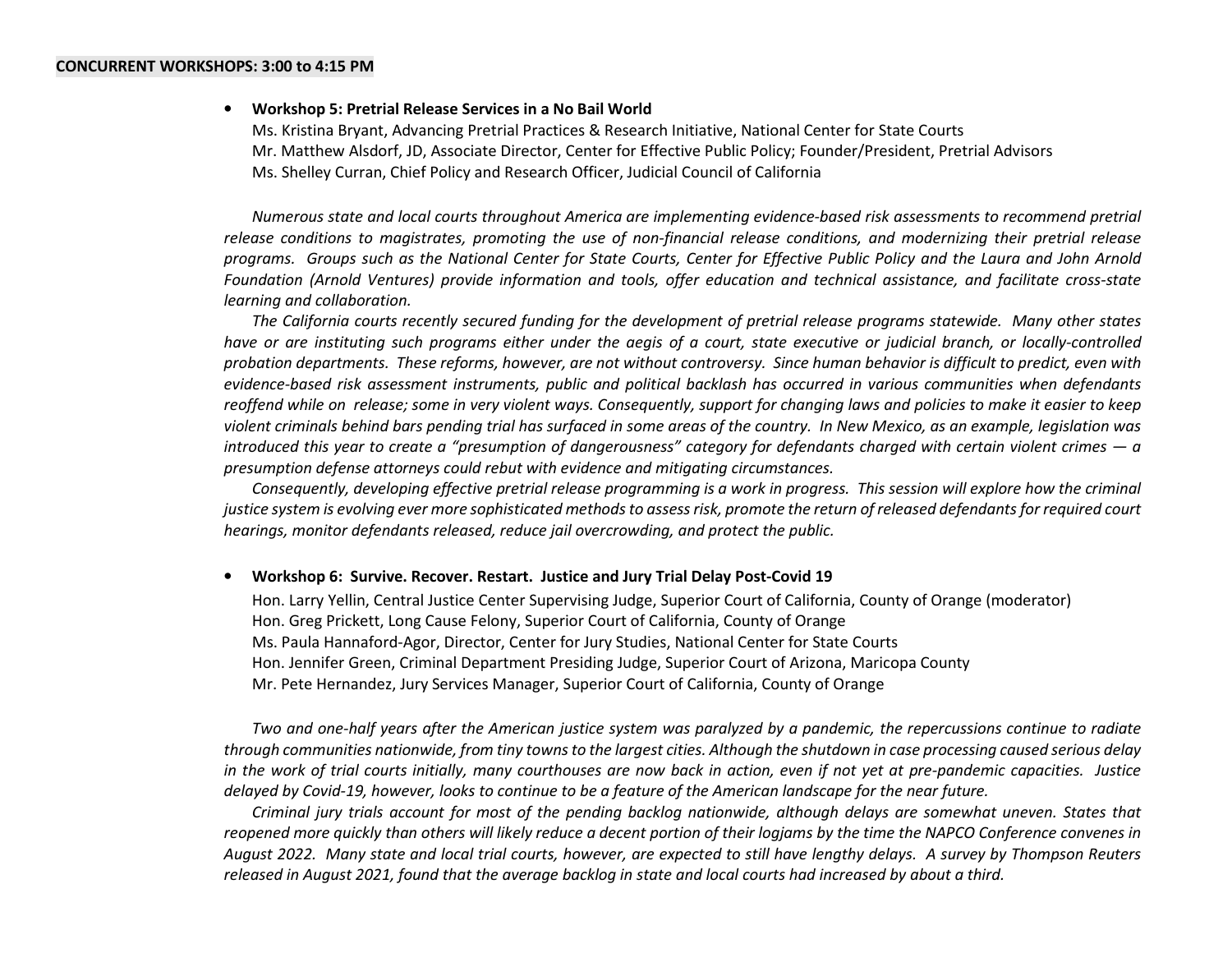This session will explore best practices in reducing backlogs, including techniques that create more meaningful pretrial proceedings occasioning early plea agreements, prompt discovery exchange, timely motion hearings, and speedy case dismissals. Methods to promote greater jury trial efficiencies will be explored as well.

#### •Workshop 7: Racial Justice: Moving the Needle Forward in the Nation's Trial Courts

 Mr. Edwin T. Bell, Director of Racial Justice, Equity and Inclusion, National Center for State Courts Ms. Kimberly Carson, Director, Education and Human Capital Development, Iowa Judicial Branch Mr. Joseph Ford, Assistant Court Executive Officer, Superior Court of California, County of Placer

 "Moving the needle," is a fitting idiom describing the work by many court leaders aimed at noticeable, measurable impacts toward fairer, more colorblind processes, interactions, decisions, and cultures within trial courts. As the nation continues to confront issues of racial justice and equitable treatment for all, state and local court leaders are looking at ways to reduce disparities in their operations—and at how efforts to modernize court procedures can help. Many of these leaders see racial equity considerations as among the most critical they face as they update court operations and incorporate new technologies. Longstanding concerns about racial disparities may be most prevalent in the criminal courts, but they play significant roles in civil proceedings as well. This session will provide some insights in how far trial courts have come in the last few years and what needs to be done to move the needle further in expanding racial justice and equity.

• Workshop 8: I'll take 'Collaboration' for \$1000, Alex. The answer is: "Magic." The question is: "What happens when subject matter and court educational experts combine efforts?"

Hon. Bruce R. Cohen, Presiding Judge, Family Court, Superior Court of Arizona, Maricopa County Ms. Cindy Reid, Director of Training and Innovation, Superior Court of Arizona, Maricopa County

Courts around the country face challenges in training judicial officers and staff about the subject matter that is to be mastered for recently appointed judicial officers or those who are being assigned to a new judicial rotation. The model most commonly employed involves a multi-day in-person classroom approach. Information overload is the norm and actual absorption (learning) is limited. While meaningful training for judicial officers needs a new approach, the silo effect between subject matter experts within courts and those who develop court-initiated educational programs has limited their abilities to meet the objective.

 Over the past two years, the Maricopa County Superior Court has created an innovative, interactive computer-based product for judges who are new to family court. It's called "Family Court Kingdom Quest." Based on a Game of Thrones theme, it has 11 modules. The final product, launched in February 2022, has been immensely successful.

 The workshop presenters will use the actual program to illustrate its features and provide a series of take-aways you can apply in your jurisdiction, including ways and objectives in rethinking judicial training, techniques for developing and creating more helpful training programs, and how to facilitate collaboration between subject matter and training/education experts to create cutting-edge training programs for judicial officers.

#### OPTIONAL EVENING SOCIAL EVENT AND DINNER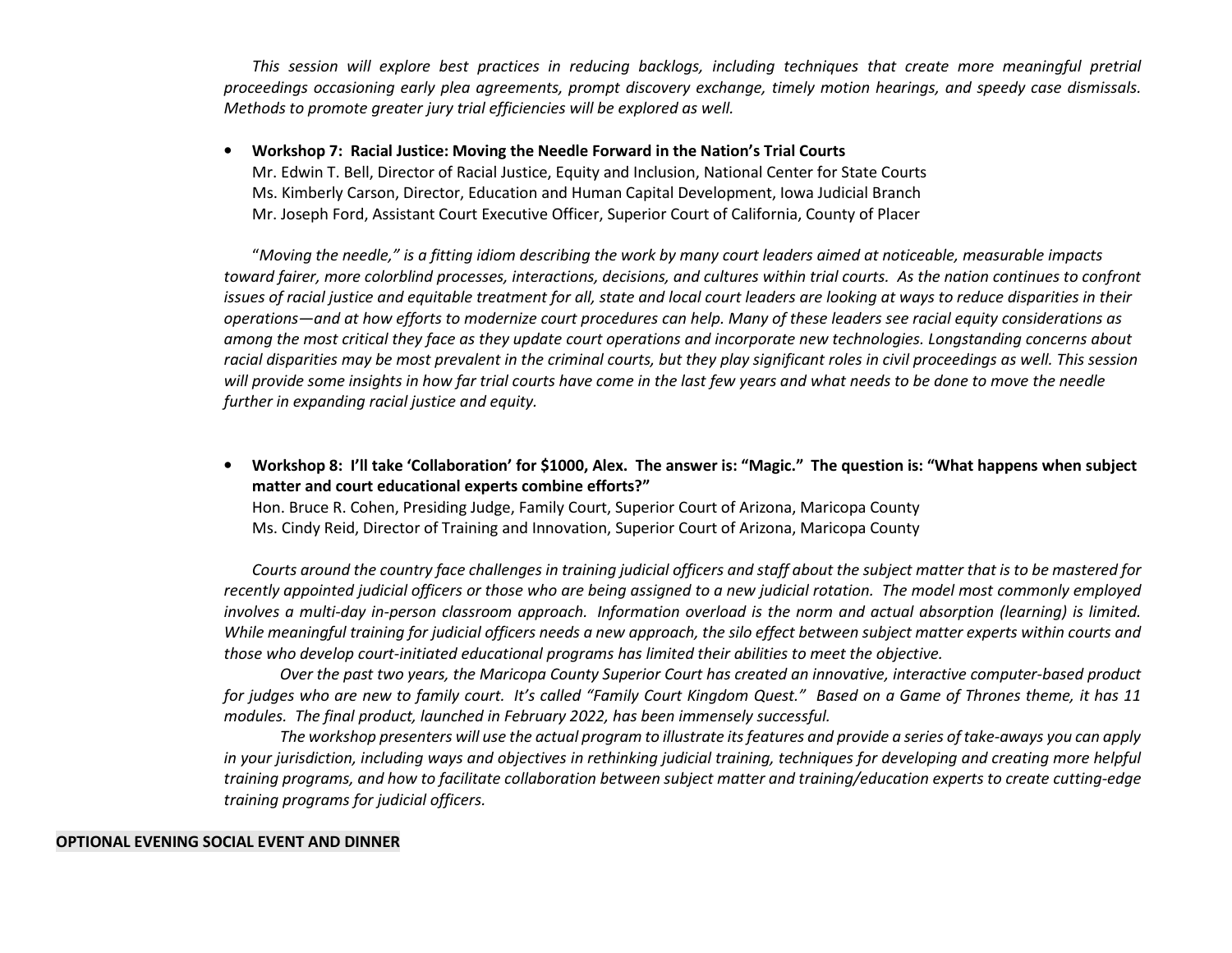Marconi Museum The Marconi Museum, home to one of Southern California's most iconic automotive collections, is the site of our social event and hosted dinner. It is located a short distance from the hotel in Tustin, CA. The Museum operates as a public, nonprofit corporation with a portion of all net proceeds from organized events transmitted to local charities serving children-at-risk.

> Southern California's car culture has dominated the American automotive scene since the 1940s. Whether you're into classic American cars, hot rods, or the new electric car revolution, "SoCal" has set the pace. Much of the nation's current architecture and transportation patterns developed in direct response to drive-thru curbside service, freeways and road trips. Join us for dinner and a look at America's influential car culture, including three of the most original movie and television cars... the Batmobile (1989-92); the Dukes of Hazard 1969 Dodge Charger; and Knight Rider's 1982 Pontiac Firebird Trans Am conversion.

- 4:45 to 5:45 PM Group Transportation Provided. Buses depart from the hotel lobby
- 6:00 to 9:00 PM Hosted Dinner (no-host bar) and Evening Event
- 9:00 9:30 PM Group Transportation Provided. Buses depart from the Museum
- 8:30 to 11:00 PMNetworking Suite

### WEDNESDAY, AUGUST 24 COURT LEADERSHIP PLENARY AND WORKSHOPS | NAPCO ANNUAL MEETING

- 7:00 to 8:15 AM Hosted Continental Breakfast
- 7:30 to 8:15 AM NAPCO Board of Directors' Meeting (Breakfast Meeting)
- 8:15 to 8:45 AM OPTIONAL PRESENTATION: LEXIS-NEXIS

#### PLENARY PRESENTATION

#### 8:45 to 10:00 AM PLENARY 3: HAPPINESS @ WORK: WHY AND HOW COURT LEADERS SHOULD AND CAN INSPIRE IT

Dr. Ted M. Cross, Ph.D., Associate Dean, College of Business, Western Governors University; former Clinical Assistant Professor of Leadership and Academic Director, Thunderbird School of Global Management at Arizona State University.

Science has shown that people who are happier at work are more committed to their organization, rise to positions of leadership more rapidly, are more productive and creative, and suffer fewer health problems. More and more, research is suggesting that happiness should not be an afterthought for workplaces; it should be an essential goal, entwined with the kinds of 21st century skills that are key to individual and organizational success today. But how can you as a court leader increase happiness within yourself and across the court?

This plenary presentation zeros in on the particular challenges—and opportunities—in bringing a greater sense of happiness and meaning to your life at work and to the lives of judicial officers and court staff. Insights from leading scientific studies will be distilled into actionable lessons. You'll not only be better equipped to identify the level of happiness and wellbeing within the court and help colleagues understand why happiness is a worthwhile goal, but you'll also be equipped to support engagement and productivity and strengthen your sense of belonging, purpose, meaning, and satisfaction—not only at the courthouse but in your life as a whole.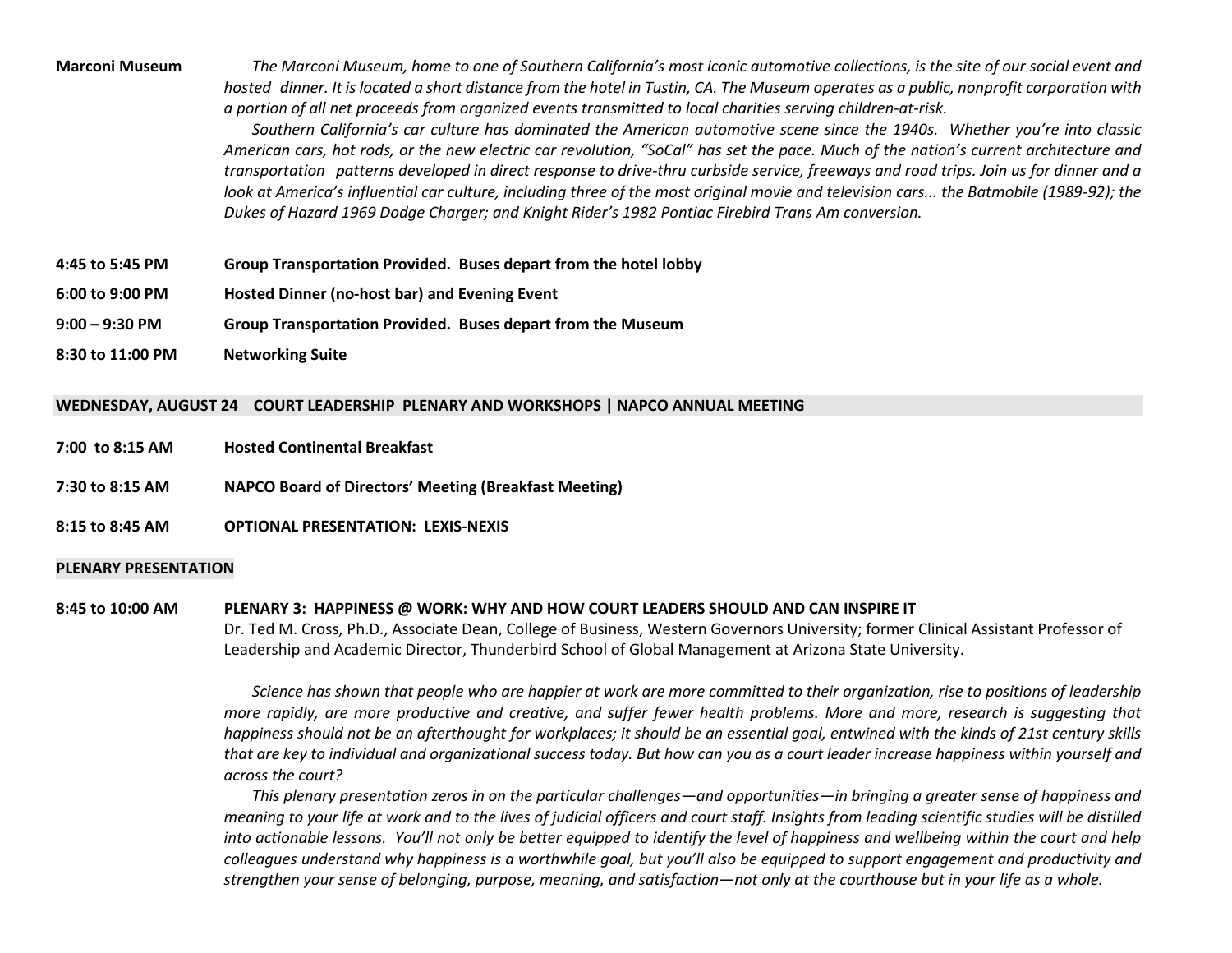#### 10: to 10:15 AM BREAK

#### CONCURRENT WORKSHOPS: 10:15 to 11:15 AM

#### •Workshop 9: Successful Approaches in Justice to Dealing with Homelessness

Hon. Erick L. Larsh, Presiding Judge, Superior Court of California, County of Orange (moderator) Hon. Desiree A. Bruce-Lyle, Superior Court of California, County of San Diego Ms. Shelley Curran, Chief Policy and Research Officer, California Judicial Council

Unfortunately for too many, the experience of homelessness involves police encounters, lockups, courts, or jail and prison cells as much as it does shelter beds. Some people are caught in a revolving door between the streets or shelters and jails, not to mention other institutional settings. Federal, state, and local policies have focused on specific subgroups, such as veterans, people experiencing "chronic homelessness," and, more recently, families and youth. In many communities, these efforts have been useful in bringing together new partners, galvanizing public and private support, and shaping public awareness of what it takes to end homelessness.

We are not doing enough to solve the structural causes of homelessness--lack of affordable housing, wage stagnation, the wealth gap, institutional racism, and inadequate health and social services for people living in poverty. Court leaders are in a unique position as the principal conveners of justice and private system partners to address the current problems in many communities, as well as marshalling the forces to prevent homelessness in the long-run. This workshop will help PJs, CEOs, and trial court leadership teams examine this multi-faceted problem and learn about practical, proven approaches to dealing with it.

• Workshop 10: Eliminating Peremptory Challenges in Jury Selection: An Update on Arizona's Groundbreaking Venture Hon. Joseph C. Welty, Presiding Judge, Superior Court of Arizona, Maricopa County Hon. Danielle Viola, Civil Department Presiding Judge, Superior Court of Arizona, Maricopa County

On January 1, 2022, Arizona became the first state in the nation to eliminate peremptory challenges, the ability of attorneys or parties to object to selecting a proposed juror without stating a reason and without the court's approval. Under a new Arizona Supreme Court rule, potential jurors can only be excluded for cause such as acknowledged or determined bias related to the participants or circumstances in a case. The new rule supports a growing body of research and data that reveals peremptory strikes often discriminate against people of color in state and local jury selection.

Arizona has a national reputation for modernizing jury practices. In the 1990s, numerous far-reaching changes were undertaken as experiments including encouraging juror notebooks and notetaking, allowing questions of witness by jurors, promoting case specific jury instructions, and permitting jurors to discuss the evidence privately among themselves as the case proceeds. Some of these changes have been adopted in other states. As in the past, jury reform is again on the move.

#### •Workshop 11: Storytelling: The Art and Science of Engaging People as a Leader

Hon. Kevin S. Burke (ret.), Former Chief Judge, Fourth Judicial District of Minnesota, Hennepin County Mr. Gordon Griller, Executive Director, National Association of Presiding Judges and Court Executive Officers